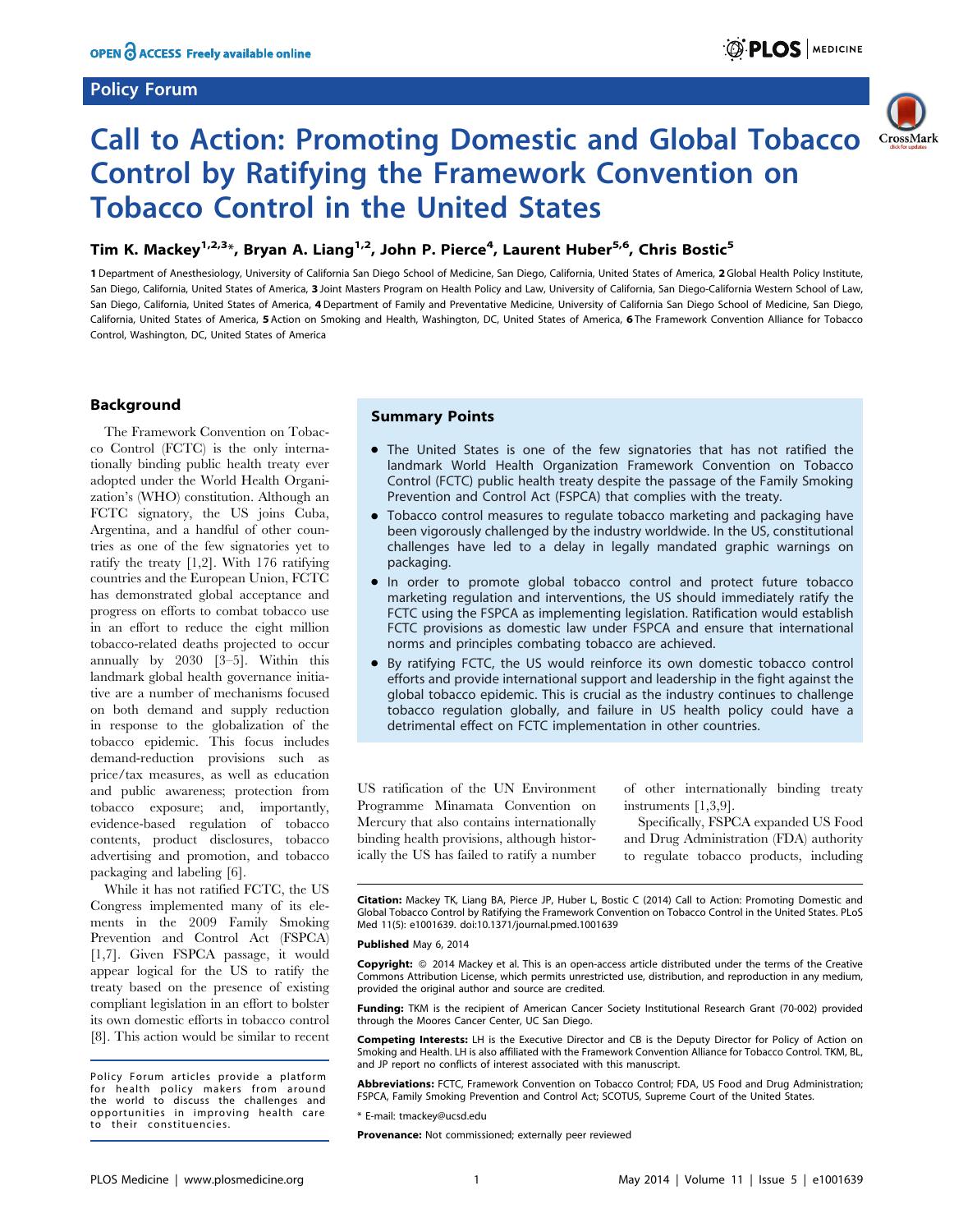tobacco marketing. Indeed, the Act's requirements are consistent with FCTC Article 11 recommendations for graphic/ pictorial warnings on  $\geq 50\%$  of principle package display areas. The purpose of these recommendations in both FCTC and FSPCA is to communicate information about health risks of tobacco, thus reducing cigarette marketing appeal and countering years of positive industry-based advertising [7,10].

However, FSPCA implementation of health warning labeling mandates has been obstructed by tobacco industry legal challenges [1,9]. These challenges are part of a broader vigorous strategy of litigation and initiation of international trade, intellectual property, and investment disputes aimed at undermining a host of global tobacco control measures [10,11]. This includes challenges to tobacco packaging and warning initiatives in Uruguay (requiring 80% coverage of principle package display areas) and Australia's plain packaging legislation that has been upheld by the Australian high-court and recently implemented in that country [10]. Indeed, compared to other demand reduction policies contained in FCTC, international adoption of Article 11 packaging obligations is lagging behind, especially in low-income countries where tobacco use is increasing [10].

Central to domestic US litigation is the claim that FSPCA-mandated cigarette graphic warnings are a violation of constitutional commercial free speech rights [9,12]. US courts have varied in their constitutional interpretation of these requirements, and earlier in 2013 the Supreme Court of the United States (SCOTUS) declined to hear the dispute, essentially leaving in place conflicting lower court rulings on the issue [11,13]. However, in the likely event that industrybased challenges are raised against future labeling interventions mandated by FSPCA, SCOTUS may decide to hear these claims. At that point, SCOTUS may take into account international treaties such as FCTC when assessing the constitutionality of FSPCA [12,14]. Hence, as we describe in this piece, we believe a renewed effort to ratify FCTC provides the proactive opportunity to strengthen FSPCA regulations against future industry legal claims and to promote US leadership in the fight against the global tobacco epidemic.

#### FSPCA Legal Challenges

From one perspective, the US federal 6<sup>th</sup> Circuit Court of Appeals rejected industry arguments and held the concept of requiring factual, graphic warning materials on cigarette packaging with effective communication of health risks is constitutional [13,14]. From another, the federal DC Circuit Court of Appeals rejected the specific FDA labeling warnings proposed under FSPCA [14]. In the latter case, the appellate court struck down FDA graphic warnings, holding it was required to produce substantial evidence showing the proposed warnings were narrowly tailored and would directly accomplish the FDA's objective of reducing smoking [14,15]. The court also felt that mandating a quitline (1-800-QUIT-NOW) on the packet was an inappropriate creation of a ''billboard'' against the company's own commercial interest [14– 16]. Note, however, that in both cases the courts did not strike down the FSPCA as unconstitutional.

These appellate decisions have resulted in an indefinite delay of FDA labeling implementation. In response to these decisions, the FDA and tobacco manufacturers have taken separate strategic approaches in trying to address the legal stalemate. In March 2013, the FDA decided not to appeal the DC Circuit's ruling against FDA warning labels to SCOTUS after it had failed in its petition to the appellate court for a rehearing [11,15]. Instead, the FDA stated it would begin the process of developing new warning labels in an attempt to address concerns raised by the DC Circuit [9,15,16].

Conversely, in response to the  $6<sup>th</sup>$ Circuit's ruling, the tobacco industry decided to directly challenge the ruling upholding FSPCA-mandated FDA tobacco warnings by filling a writ of certiorari with SCOTUS requesting a review and reversal of the appellate court's decision on grounds that the warnings violate commercial free speech protections [8,11,12]. This request was denied by SCOTUS in April 2013, effectively leaving in place the FDA's labeling authority, but also making the law's implementation subject to the adverse decision of the DC Circuit.

This state of legal ambiguity has sent the FDA to its status quo ante, with US warnings on tobacco packaging remaining in a small box and text only, not appearing on the principal display areas of packaging, and left unchanged for over two decades. Hence, the future of US tobacco graphic warnings now relies upon further development by the FDA, whose new warnings are surely to be challenged by the tobacco industry again on similar claims. Here, another potential conflict in interpretation between federal appellate circuit courts could very well bring the case and the FSPCA once again to SCOTUS for review, which could then either uphold or reject new FDA labeling. This continues to be a worrisome possibility, as SCOTUS' recent rulings have increasingly favored commercial free speech protection [9,10].

#### International Treaties and United States FCTC Implementation

The incorporation of international law into domestic law is complex and varies based on a sovereign state's own domestic legal system. This includes two different theories on the relationship between international treaties and domestic law: ''monism'', whereby the act of ratification by a state's legislature immediately incorporates the treaty into domestic law (e.g., France), and ''dualism'', which requires translation of international law into domestic law through enacting legislation or adapting existing domestic law to conform to treaty-bound obligations (e.g., United Kingdom). Generally, scholars agree that the United States operates under a "mixed" or "hybrid" system that incorporates monist and dualist principles that requires certain circumstances for international law to apply [17].

In order for a treaty to be implemented, once it is signed by the United States, it must then be ratified by two-thirds of the Senate under the Treaty Clause of the Constitution. Then, in order for it be given full effect, domestic law must be passed or already in compliance to implement the obligations of the treaty. These requirements have been reinforced in a recent SCOTUS decision (Medellín v. Texas [2008]), which held that an international treaty is not binding unless Congress has enacted implementing legislation or if the treaty is ''self-executing'' [18]. Though there are circumstances where international treaties are ''self-executing'' (such as friendship, commerce, and navigation treaties [12]), these status-based agreements require no action compared with FCTC, which has terms defining affirmative country obligations that require legislative action.

Hence, as an international treaty, the FCTC has largely been implemented through the FSPCA but the treaty itself has not been ratified [8,12]. Note, however, that simply becoming a signatory without ratification may still create certain obligations under customary international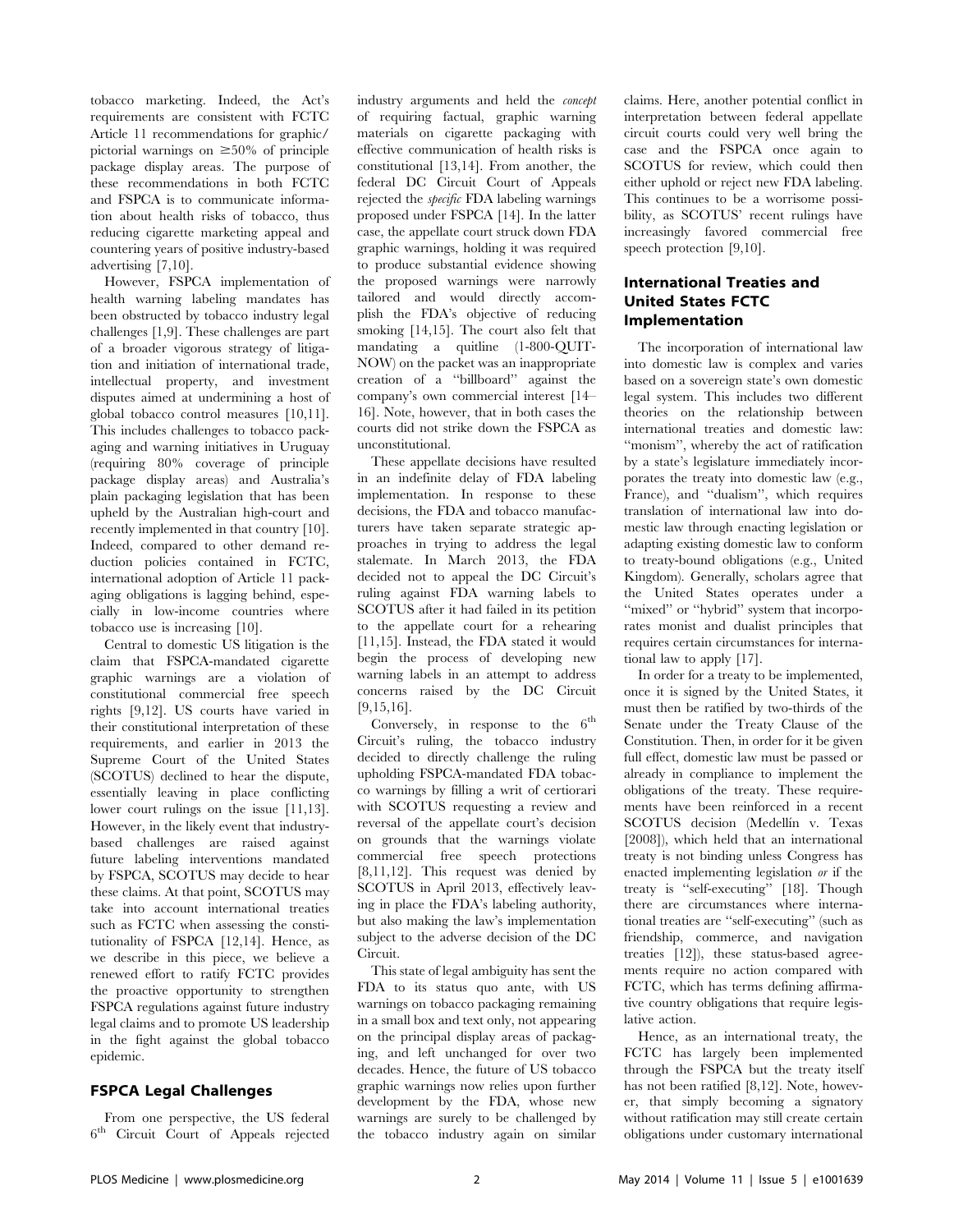law. Importantly, signatories generally have an obligation under customary international law to take no actions that would undermine the goals and terms of the treaty [10,19]. Once an implementing statute for FCTC is passed, it becomes the law of the land, like other duly passed federal laws.

#### FCTC Ratification to Reinforce FSPCA

To address the risk of future FDA warning labels and FSPCA mandates being subjected to further industry legal challenges, constitutional review, and potential adverse ruling, Congress and President Obama should act immediately to ratify FCTC. By ratifying the FCTC, and using the already enacted FSPCA as its implementing legislation, the FSPCA would effectively act to implement an internationally binding treaty, reinforce domestic tobacco control measures, and provide the international community support by obligating the United States to the agreed upon international norms and principles of combating the global tobacco epidemic.

Historically, this would place FSPCA in a stable position. SCOTUS has cited customary international law when interpreting enforcement of domestic law as first enumerated in the landmark Paquete Habana SCOTUS decision in 1900, and no treaty terms, once ratified and implemented, have ever been held unconstitutional in the US [19–21]. Specifically, upon Senate ratification, the FCTC in conjunction with FSPCA would effectively become ''the supreme law of the land'' in accordance with the Supremacy Clause of the US Constitution (Article VI, Clause 2) and would represent the highest form of law in the US legal system as reaffirmed in the SCOTUS decision Missouri v. Holland (1920) [22]. While SCOTUS arguably retains the authority to rule provisions of the FSPCA as unconstitutional, it also may use international law to inform decisions regarding provisions of the Constitution [17]. Hence, the existence of both FSPCA and FCTC as binding domestic and international law would mutually reinforce tobacco control regulations and positively inform future SCO-TUS deliberations regarding constitutionality of the FSPCA.

Further, after ratification and implementation bill passage, SCOTUS may employ the ''interpretive enforcement principle,'' using FCTC's international standards and norms to interpret FSPCA, so as to take no actions that would undermine or violate the goals of the treaty [12]. Consequentially, a SCOTUS ruling striking down the implementing statute's requirements would therefore be unusual as well as a potential violation of existing international precepts. This would provide support to uphold new FDA graphic warnings under FSPCA, founded upon prevailing international norms.

In addition, ratifying FCTC also represents an opportunity to backstop a potential adverse holding that new labeling requirements are ruled by SCOTUS in future industry litigation as unconstitutional by ensuring that minimum internationally established tobacco labeling requirements remain (e.g., FCTC provisions stipulate at least a minimum of 30% cigarette package warning coverage and guidelines recommend rotating pictorial warnings that cover more than 50% of principal display areas). Also, by using FSPCA as the FCTC implementing statute, DC Circuit concerns can be addressed by directing domestic implementation to respond to court-deemed unsupported warning images (those ruled by the court as not conveying adequate health information; e.g., an image of a woman crying or a man with an "I Quit" T-shirt), and replacing them with ''purely factual and uncontroversial'' images that the FDA can develop and that are evidence-based [23]. This strategy effectively gives tobacco control proponents and legislators another ''bite at the apple'': if SCOTUS holds original FSPCA mandates unconstitutional, the ratification statute represents another federal law requiring separate SCOTUS review. This would reinforce FSPCA-FCTC mandates, given that they are compatible [8], and also allow for flexibility in implementing necessary changes to labeling characteristics and requirements that the courts have had concerns with.

With ratification and implementation, FCTC will ensure a minimum set of tobacco control standards and support regulations in accordance with recommendations for FCTC implementation agreed upon by the international community. This would have global consequences as, despite domestic tobacco control efforts, the United States remains the 3<sup>rd</sup>-highest tobacco-using country, the  $4<sup>th</sup>$ -largest producer of unmanufactured tobacco, and home to approximately 30% of the world's major tobacco companies (including the second-largest transnational tobacco company, Philip Morris-Altria Group) [24– 26]. Most importantly, the US would further demonstrate its leadership and commitment to global tobacco control

and the prevention of millions of deaths from tobacco-related diseases.

Without ratification, SCOTUS may hold FSPCA and future FDA graphic warnings as unconstitutional, thus bringing years of systemic smoking control approaches back to square one. This is highly undesirable because of practical challenges of overcoming Congressional inertia to introduce de novo legislation and competing policy priorities. We provide a visual depiction of the different potential policy scenarios associated with the US failing to ratify FCTC (Figure 1) and the advantages presented by successful US ratification (Figure 2).

## Mobilizing US Support for Global Tobacco Control

Practically speaking, legislation simply assigning FSPCA to the FCTC would be direct. There is also historical support: FSPCA passed with broad legislative support (Senate passage 79- 17; House 307-97) and can be used as a ratification statute by simply naming the treaty and incorporating FSPCA as the implementing statute (and the FDA as the implementing agency).

Though historically the United States has taken an obstructive stance by seeking to eliminate key FCTC provisions and pursing a ''reservation'' clause to allow states to opt out of certain provisions during FCTC negotiations, more than a decade since the treaty's opening for signature, the global policy environment and domestic support for international tobacco control commitment may be changing [27]. Since its opening in May 2003, the US has enacted the FSPCA, and potential US-based interference within the FCTC Conference of Parties and related implementation efforts may be minimized given that key guidelines and recommendations for FCTC articles are already in place. Ratification could also allow for more robust global tobacco control participation in key areas, such as tobacco smuggling, by allowing the United States to participate in this new FCTC protocol.

Though passage of FCTC-FSPCA ratifying legislation may face challenges, the political influence of the tobacco industry is also being challenged in several policy spaces through increased engagement by academia, philanthropic organizations, research agencies, civil society, state governments, the private sector, and even with support from members of the US Congress. These trends indicate a possible opportunity for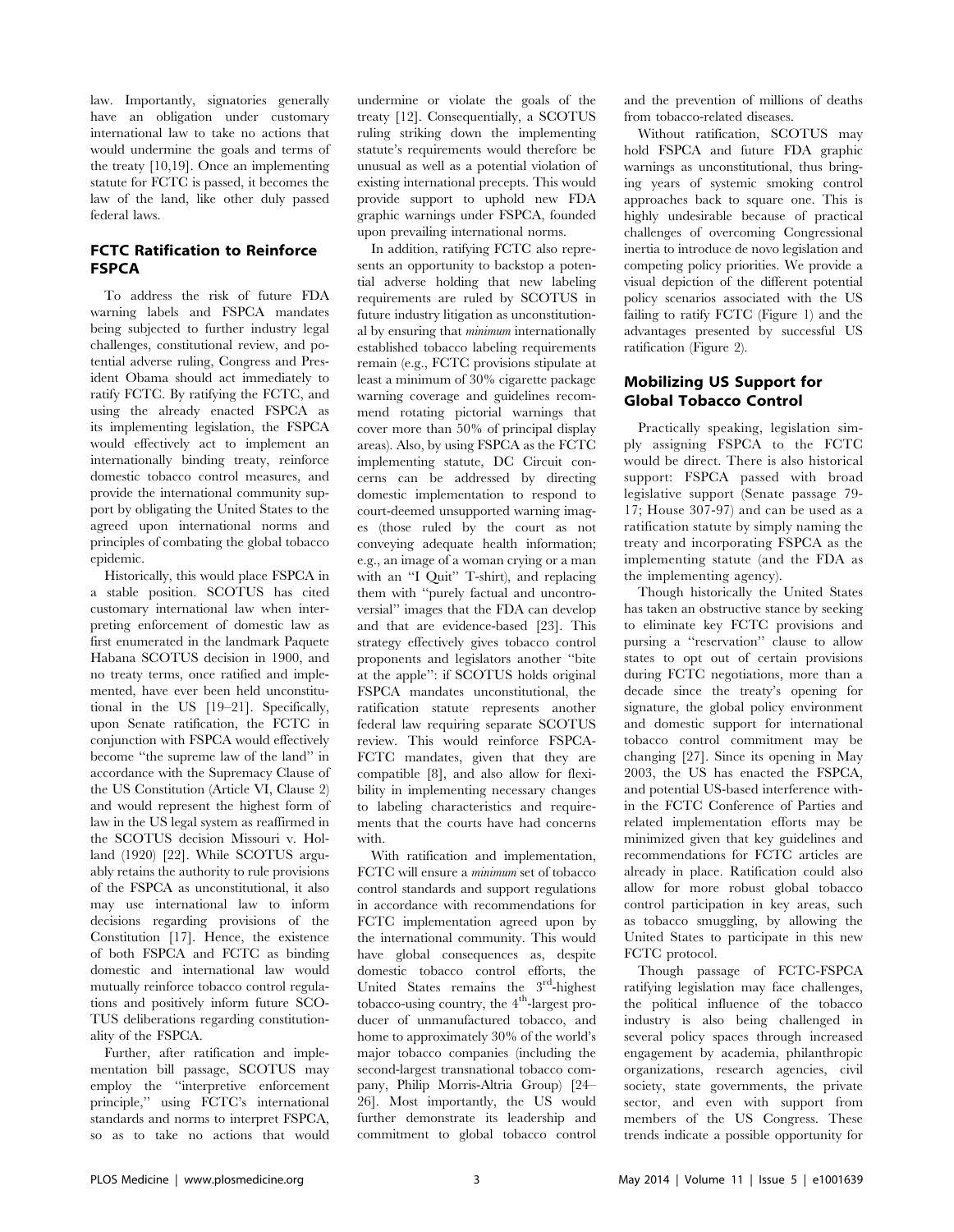

Figure 1. Policy scenario of US failure to ratify. doi:10.1371/journal.pmed.1001639.g001

more aggressive tobacco control policy advocacy and an opportunity to renew discussions consistent with a 2008 letter signed by then US Senator Barack Obama calling for the ratification of FCTC [8].

For example, public health stakeholders, including over 40 state attorneys general, a host of public health and medical society organizations, former New York mayor Michael Bloomberg, and close to 60 members of Congress, have called for tobacco control measures to be protected in current trade negotiations for the Trans-Pacific Partnership Agreement [28,29]. Just recently, CVS, the United States' 2nd-largest drugstore chain, announced that it would end cigarette and other tobacco product sales by October 2014 as part of a repositioning of their brand in the market [30]. In addition, tobacco industry lobbying activity has experienced declines from approximately \$9.2 million in 2002 to \$4 million in 2012, as reported by the Center for Responsive Politics [31]. Even if Congressional opponents of domestic tobacco regulation argue that FCTC labeling requirements are unconstitutional, public opinion appears to be swaying, and adjudication of the issue would still require review by SCOTUS [32].

In turn, collective efforts by US-based stakeholders, who are already significantly contributing to global tobacco control efforts and advocating for the principles enshrined in FCTC and FSPCA, could be further enhanced by US ratification. This accomplishes shared domestic and global tobacco control policy goals. First, it avoids the outcome that FSPCA antismoking efforts are held unconstitutional, either in whole or as re-drafted by the FDA, in future SCOTUS rulings that the tobacco industry is sure to pursue, which would then leave the current weaker text warnings in place. Further, once ratified, even if specific FDA labeling mandates are nevertheless held unconstitutional, less restrictive treaty obligations under FCTC Article 11 can be used as a replacement since they are effectively federal law while new tobacco labeling control measures are developed.

Additionally, FCTC implementation could serve as a policy platform for finally decoupling decades of tobacco industry participation and interference in the US regulatory process by requiring the US to implement FCTC Article 5.3 [33]. This Article includes implementation guidelines requesting parties to protect public health policies from industry interference and not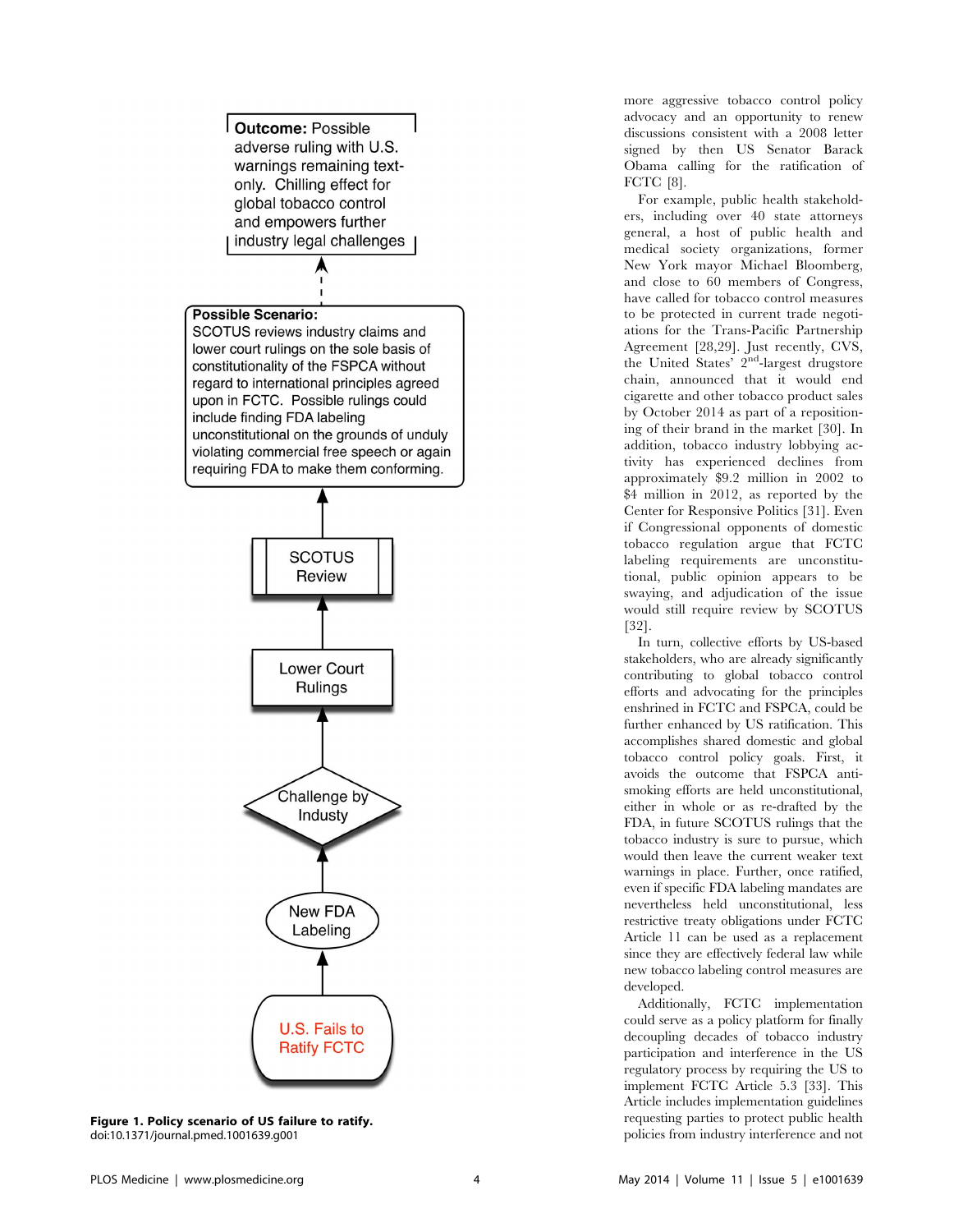

Figure 2. Policy scenario of successful US ratification. doi:10.1371/journal.pmed.1001639.g002

grant business incentives or provide preferential treatment [34]. This could also act to reinforce existing domestic orders, such as the Doggett Amendment, which prohibits US agencies from promoting the sale or export of tobacco abroad.

From a global perspective, ratification reinforces FSPCA graphic warning mandates by aligning interpretation and acknowledging prevailing international norms and practices of FCTC emphasizing the importance of tobacco control. Successful ratification could also provide important ''policy-transfer'' lessons on successful strategies of defending and implementing FCTC provisions in national legislation (e.g., FSPCA) for countries that experience similar constitutional restrictions on tobacco marketing regulation [35]. Hence, successful defense against US-based industry litigation and successful domestic ratification of FCTC could provide support and momentum for lowand middle-income countries seeking to implement their own tobacco control measures limiting marketing/advertising [36]. Conversely, failure could further undermine FCTC implementation and enable future global tobacco industry challenges.

#### Conclusions

Current legal ambiguity has resulted in renewed efforts by the FDA to create new defensible tobacco health warnings. However, even with new warnings, a tobacco industry challenge on constitutional grounds is inevitable and could lead to a future SCOTUS hearing on the issue that poses risks for both domestic and global tobacco control efforts. This is a critical concern given the prominence of the United States in the political economy of the tobacco industry and the need for international support of state-based FCTC implementation in response to strategic and widespread industry legal challenges [10]. In response, the US, consistent with its history of progressive tobacco control policy, including the first health warnings on tobacco packages globally in 1966, should immediately and actively pursue FCTC ratification to protect and promote tobacco control measures being pursued locally and globally.

## Author Contributions

Wrote the first draft of the manuscript: TKM BL JP LH CB. Contributed to the writing of the manuscript: TKM BL JP LH CB. [ICMJE](http://www.icmje.org/) criteria for authorship read and met: TKM BL JP LH CB. Agree with manuscript results and conclusions: TKM BL JP LH CB.